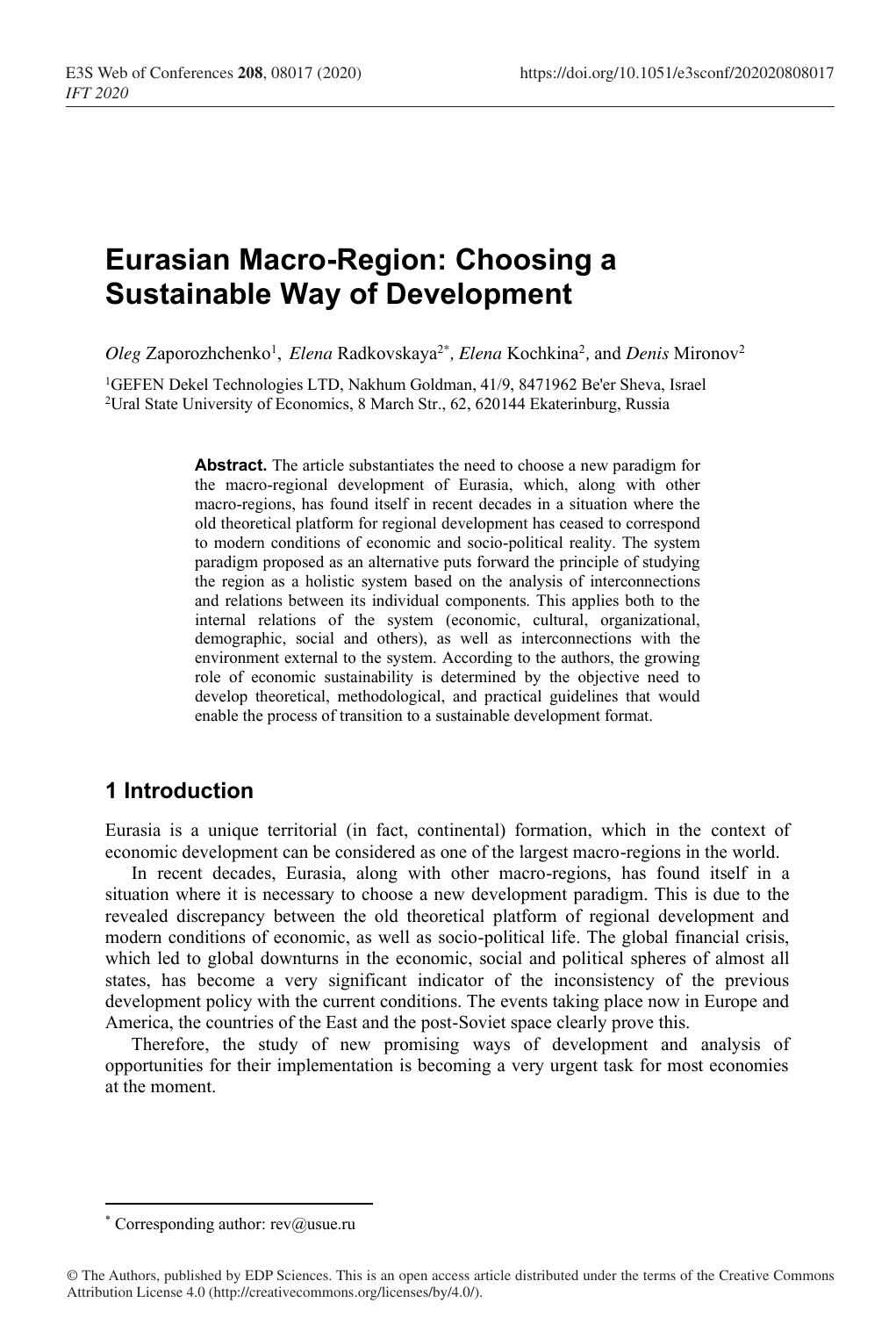#### **2 Materials and Methods**

The methodology of this study is based on the synergetic interaction of the principles of general systems theory and system analysis, in particular, the regional, space-time paradigm and the paradigm of sustainable development, as well as the concept of self-development of the region.

The instrumental and methodological apparatus includes, on the one hand, basic general scientific methods of cognition, such as comparative, typological and expert approaches, comparative analysis (static and dynamic), structural-functional and causal methods. On the other hand, a more extensive and specific study of the issues raised in the article involves the use of specialized tools of theoretical and applied research, methods of economic, mathematical and statistical modeling, factor and index analysis.

## **3 Results and Discussion**

Economic policy based on the theoretical platform of neo-Keynesianism or Neoclassicism turns out to be untenable in today's reality due to the limited range of applications and inconsistency of the conditions for optimal functioning of theoretical models to the entire range of emerging economic situations.

The Keynesian movement that emerged as a reaction to the economic crisis of 1929- 1933, and subsequently – in the second half of the last century – actualized the reaction to changes in the situation, became a hindrance in the conditions of recovery, and vice versa, the movement of classicism that replaced it during this period – later Neoclassicism – could not properly meet the goals of national development during recessions. The provisions of both theories do not fully describe the process of expanded reproduction, focusing mainly on the search for quantitative relationships in the specific economic aspect and leaving aside the more general socio-economic goals and objectives of social development.

Today, there are many approaches to defining and studying regional aspects of development. This is due to the complex, ambiguous structure of the region itself as an object of research, and the author's preferences for certain scientific concepts. Many scientists promote a comprehensive, systematic approach to the study of regional problems, believing that it can serve as a reliable platform for analyzing the processes of regional development at the present stage, although the basic principles of the systematic approach were formulated in the 1920s and 1930s [1]. The strong point of the system paradigm is the principle of studying the region as an integral system based on the analysis of relationships between its individual components (economic, cultural, organizational, demographic, social, and other) within the system and with the external environment.

As noted by Ural scientists [2], the most important feature of the new paradigm is that it is based on understanding the essence of the regional problem generally as a multi-faceted phenomenon that covers its economic, social, environmental, cultural, spiritual, moral and other issues.

The main goal of humanity has always been and remains to improve the quality of life of modern and future generations. Moreover, the more developed a society is, the more care it tends to show for its descendants. Economic activity, first of all, the organization of effective functioning of enterprises and organizations is subjected to the same tasks and is not only their expression, but also the basic one. Currently, the world community has developed a vision of the main way to achieve this goal, which is to ensure movement towards sustainable development. Generated by the processes of globalization of the world economy, the concept of sustainable development is becoming more pronounced spatial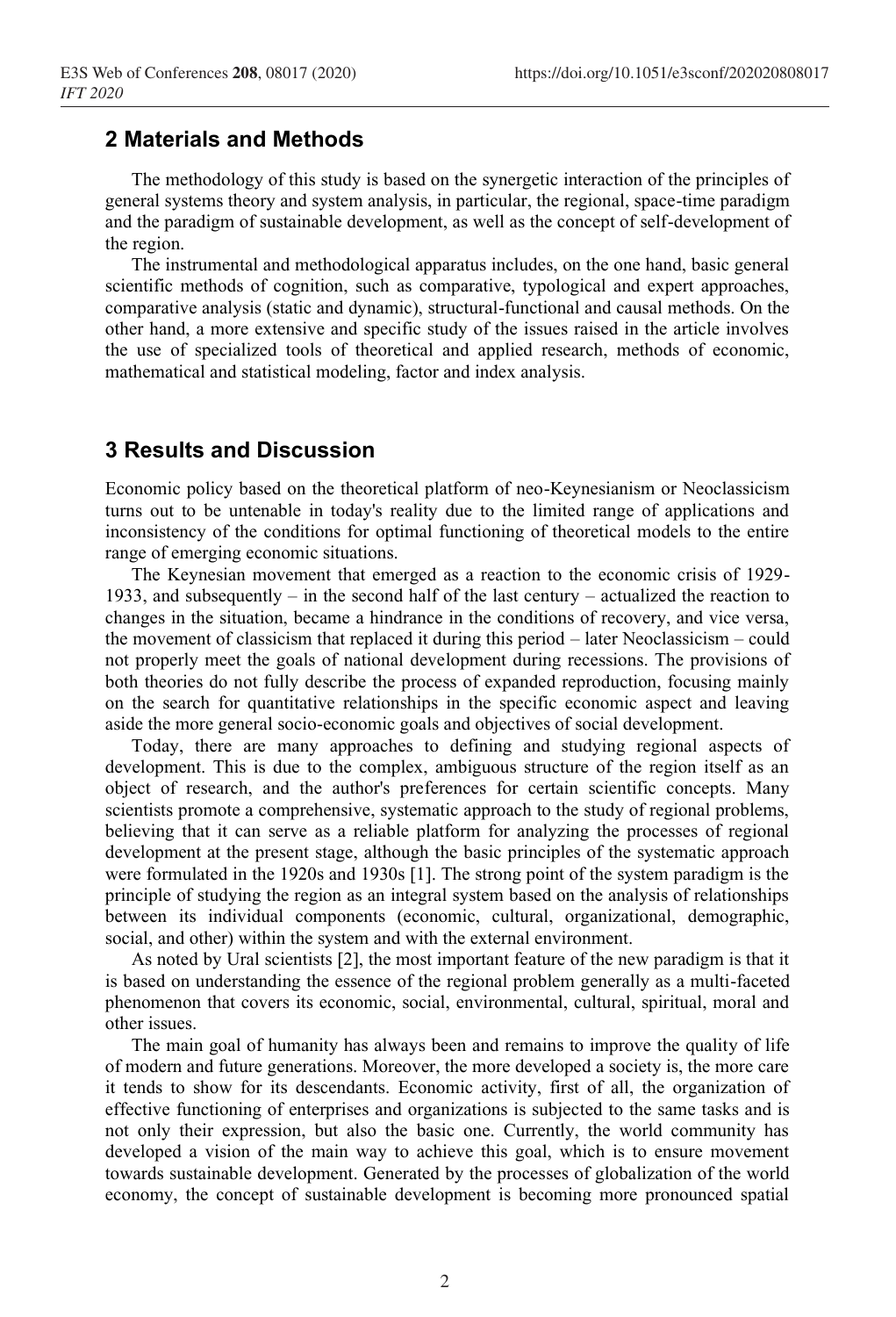character [3]. Sustainable development programs are developed and implemented at national, regional, and even municipal levels [4].

The main strategy of a sustainably developing region or macro-region, such as Eurasia – is the provision of economic sustainability, since in a broad sense it is the economy that determines the conditions of development as well as production and technological, and social sectors that have the greatest impact on the environment. Although the theory of economic sustainability has not been developed completely, the work of many researchers – such as P. Samuelson, J. R. Hicks, and A. Wald L. Walras – became the basis for the formation of the modern theory of economic stability. Focused mainly on the analysis of market equilibrium in conditions of perfect competition, these works, however, are quite deeply covered the issues of disproportions in the distribution of income, inconsistency of individual expectations and actual results of economic life as the causes of loss of stability, as well as the need to increase the economic functions of the state in order to maintain stability [5].

At the present stage, the main sources of the theory of economic stability are classical macroeconomic models, the general theory of organization, synergetics, the concept of sustainable development, and neoinstitutionalism. One of the most important practical conclusions for today, as it seems to us, can be considered the statement proved by A. A. Bogdanov that the stability of a system is determined to a greater extent by the stability of structural connections, rather than elements [6].

Crisis and transition stages, being an objective regularity in the development of the world economy, nevertheless, seriously aggravate the problems of the production sector, thereby undermining the economic stability of economic systems at any level – from the enterprise and industry to the national and world economy as a whole. At the same time, according to O. V. Mikhalev [5], the regional production system is particularly "experiencing" a crisis period, since the forced concentration of resources in the center of national interests leads – in the absence of effective mechanisms to counteract destabilizing factors – to a sharp drop in the economic potential of the weakened regional periphery.

The need to intensify research on economic sustainability is determined, in addition to contributing to the functioning of the economy in a crisis, also by the fact that it increases the competitiveness of the economic system, providing the advantages of a more stable system in attracting partners and investments, obtaining loans, attracting employees and employers, etc. [7].

The increasing role of economic sustainability is thus stipulated by the objective need to develop theoretical, methodological, and practical guidelines [8] that would ensure the process of the transition to a sustainable development format.

In regional terms, especially if we consider such significant territorial entities as the Eurasian macro-region, the task of achieving economic stability should first of all include the aspect of coordinating the diverse and often multidirectional interests of numerous subjects of the macro-region [9]. Ensuring equal rights in this case should apply not only to each of the citizens, as it is declared, in particular, in the report of the UN international Commission "Our common future", which outlined the principles and prospects of the concept of global sustainable development, but also – at the level under consideration – to each of the regions. At the same time, of course, it is necessary to take into account not only the own autarkic interests of each of the territories that make up the Eurasian macro-region, but also – from the point of view of economic unity – the common goals and objectives of such an Association. The basic mechanism for developing and implementing sustainable development programs should be the principle of "balance of interests".

Achieving this balance is not an easy task, especially for such a unique geographical, socio-economic and political region as Eurasia. Being the largest continent on earth, Eurasia stretches from North to South for 8 thousand km and from West to East – for 18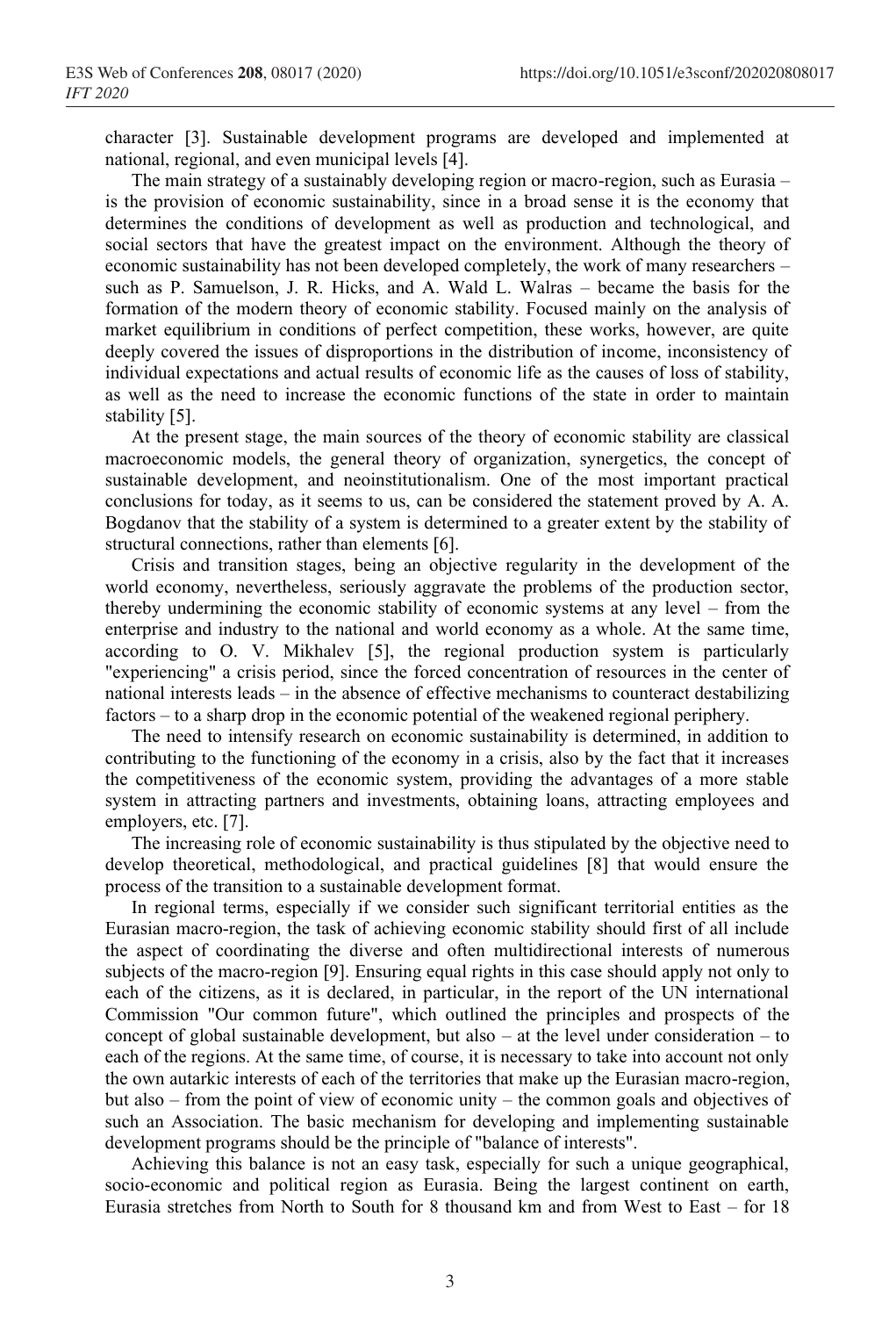thousand km and, the only one of all continents, is washed by four oceans: the Atlantic, Pacific, Indian and Arctic. The area of Eurasia is 53.6 million km2, and the total area of its Islands is about 3.45 million km2. More than 5 billion people live on the continent. Thus, Eurasia is the most densely populated continent – about 70% of the world's population lives on 36% of the earth's land area. The average population density in Eurasia is approximately 95 people per square kilometer, with an average Earth population density of about 56 people per km2 [10]. However, this density is distributed very unevenly – from 1000 people per km2 in the Indo-Gangetic lowlands to Mongolia – 1.97 people per km2 [11].

Eurasia is a very contrasting continent both from a socio-geographical and geopolitical point of view. Eurasia contains both the highest mountain on Earth (Chomolungma) and the lowest point on land (the Dead sea basin), the deepest lake (Baikal) and the largest sea (the Caspian sea), the largest geographical area (Siberia) and the largest Peninsula (Arabia), and even the cold pole of the Northern hemisphere (Oymyakon). The average height of the continent is 830 m (the highest continent on Earth), mountains and plateaus occupy about 65% of its territory [12]. All climate zones are represented on the territory of Eurasia.

However, the main difference between the Eurasian macro-region and other regions of the world is the concentration of a large number of different states on a relatively small territory. The largest number of states is located in Eurasia: depending on the accounting system (including or not self-proclaimed unrecognized and partially recognized states), Europe and Asia include from 94 to 103 states, with some countries located in both parts of the continent. For example, the European part of Russia is about 22%, although the most part of the country's population lives here.

Naturally, both the level of economic development and the level of income and quality of life in different countries of Eurasia are very different from each other. At the same time, the differences relate not only to the size of economies, the predominant industry orientation and the degree of concentration of production, but also, of course, to state political interests.

Russia, as the largest state in Eurasia, plays a very significant role in ensuring the balanced development of the macro-region. Despite the fact that the implementation of its consistent policy often faces difficulties and even outspoken opposition, as exemplified by the imposed sanctions, Russia has consistently proclaimed mutual respectfor interests and mutually beneficial partnership as the main principle of interaction between all countries. The search for partners who share these positions forces Russian diplomats and entrepreneurs at this stage to pay more attention to the countries of Southeast Asia, Africa, South and Latin America. Cooperation with them both at the government level, as well as at the level of representative offices and companies, is already having a tangible effect, allowing us to realize huge potential opportunities for successful interaction in the field of business, trade, education and culture.

One of the most important tasks of the Eurasian states is to intensify the diversification of production and exports. This is especially true for the largest exporters of hydrocarbons in the region, which, in particular, include Russia, Kazakhstan, Turkmenistan, Azerbaijan, and Uzbekistan. The predominant focus on the export of raw materials (oil, gas) in the past years, despite a solid budget filling, has created many problems in the economies of these countries, and this encourages their leadership to search for new ways of development leading to greater independence and sustainability. The restoration of industrial production, the search for new areas of scientific research and financial and economic architecture have become a necessity for many post-Soviet territories and a sign of the current stage of development. At the same time, each state introduces into its structure not only basic economic elements, but also superstructure social complexes. Their forms can be different, depending on the set priorities and the specifics of life. For example, in Russia, much attention is paid to the development of social infrastructure in various areas of life support